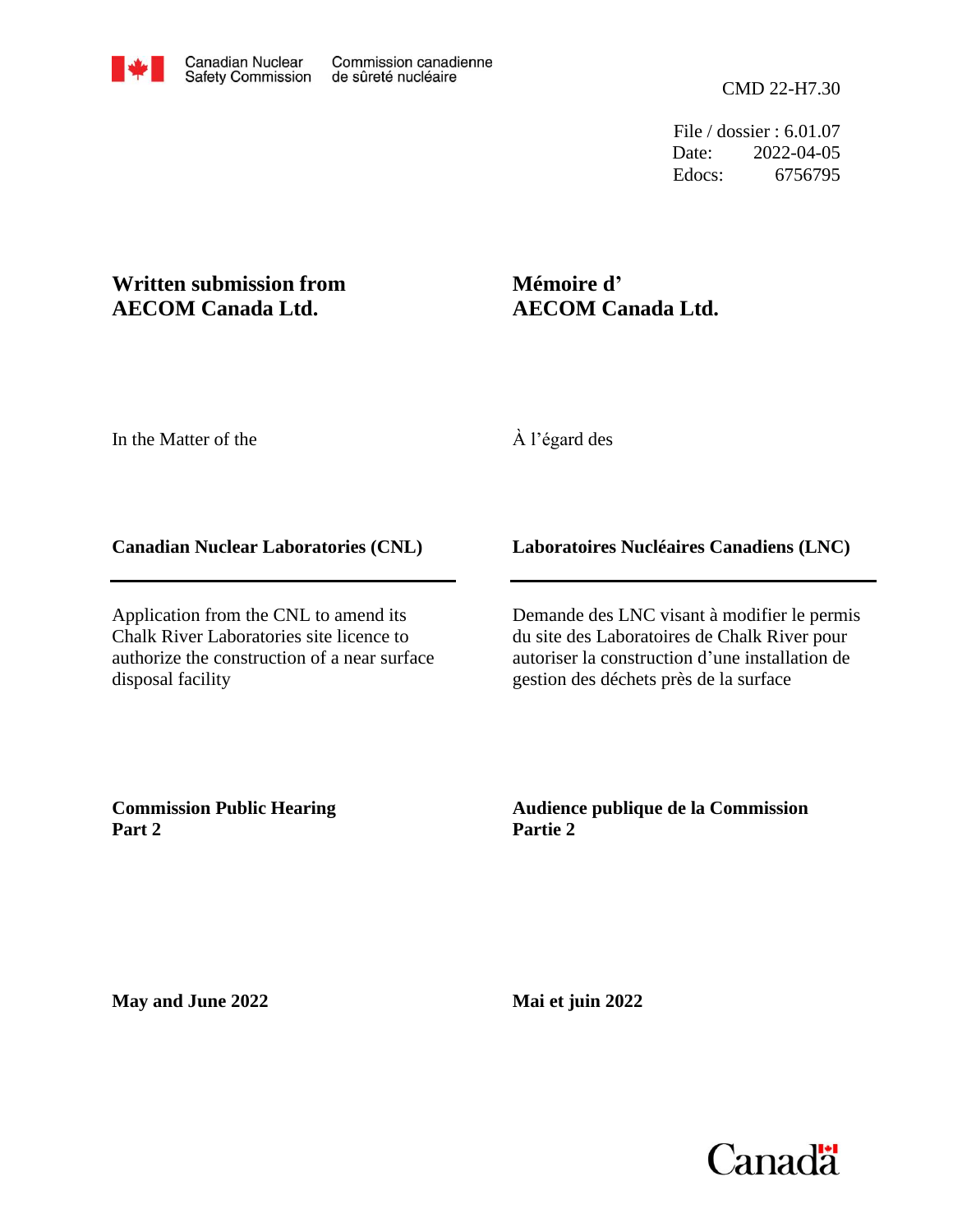

AECOM Canada Ltd. 105 Commerce Valley Drive West, 7th Floor Markham, ON L3T 7W3 Canada

T: 905.886.7022 F: 905.886.9494 [www.aecom.com](http://www.aecom.com) 

April 5, 2022

Canadian Nuclear Safety Commission **Headquarters** 280 Slater Street Ottawa, ON K1P 5S9

Dear Ms. Lisa Thiele,

**Subject:** Canadian Nuclear Laboratories' application to amend its Chalk River Laboratories site licence to authorize the construction of a near surface disposal facility (2022-H-07)

AECOM has been an active participant in the NSDF project as the Designer for the facility. We have worked closely with CNL regarding appropriate changes and suggestions made throughout the 5-year engineering period leading up to this regulatory submission. We have brought both local and International best practice experience into the design process to ensure environmental and human safety during operations and long-term post-closure monitoring.

AECOM is writing to you in support of CNL's application to amend its Chalk River Laboratories site licence to authorize the construction of a near surface disposal facility. We have observed firsthand that CNL has operated and maintained facilities under its authority in a manner that meets obligations and expectations under its operating license. More important we observe and appreciate their excellent nuclear safety culture. Furthermore, we believe that CNL has met all environmental and licensing application requirements in its submission and believe that this project should be supported based on the above.

The proposed NSDF is an important step in allowing for the environmental remediation of low-level radioactive waste generated through decades of work done by AECL/CNL in the Nuclear Industry. It allows for the permanent disposal of these wastes and provides for safe disposal solution for today and for future generations. It further mitigates the risks associated with the current temporary storage program employed today.

We are confident that the facility design and proposed construction meets the requirement laid out in the Canadian Nuclear Safety Commission's (CNSC Reg Doc-2.11-1) Framework for Radioactive Waste Management and Decommissioning in Canada & International Atomic Energy Agency (IAEA) GSG-1, Classification of Radioactive Waste.

Should you need any additional written interventions from me in advance of the public hearing please feel free to contact me.